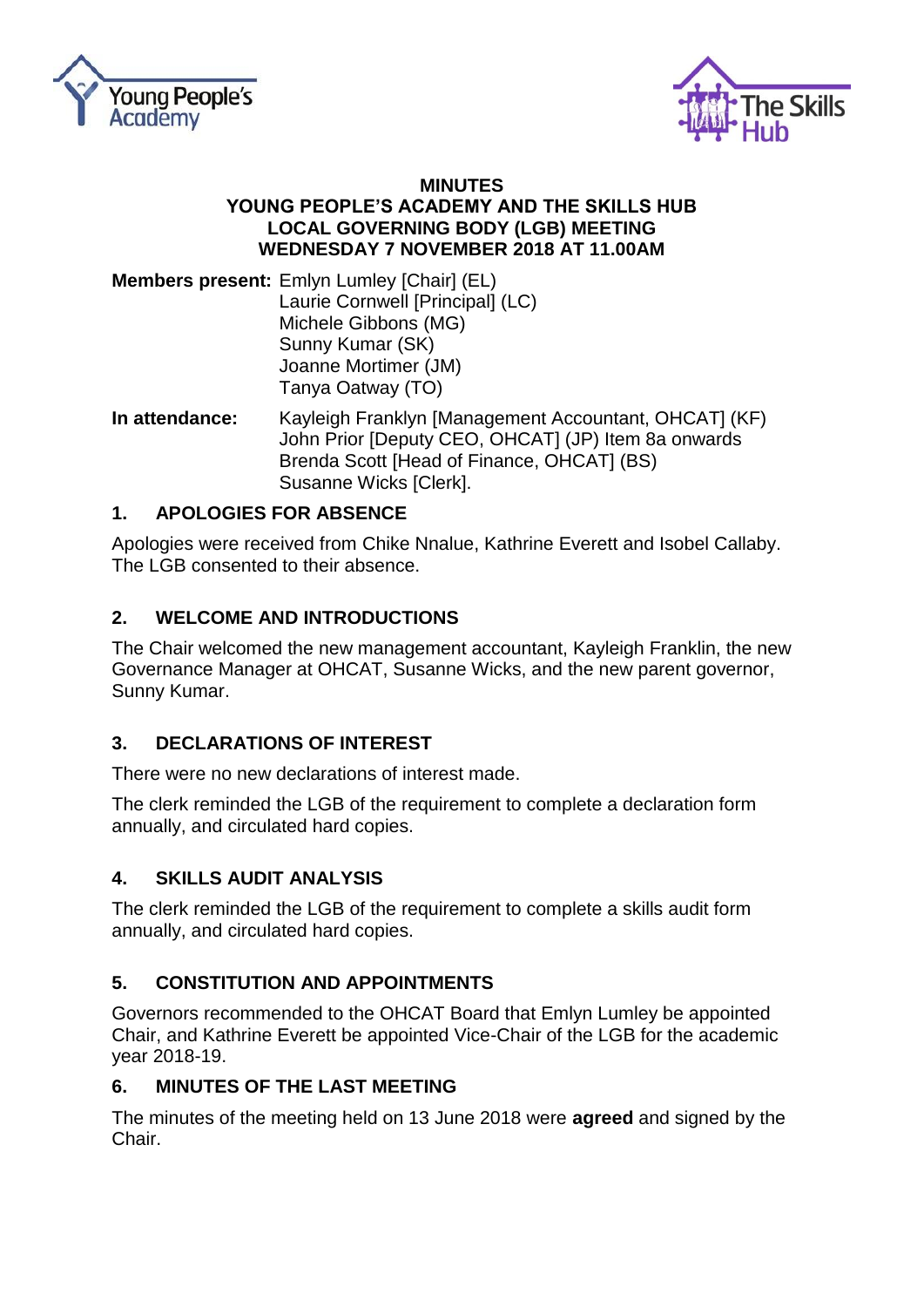## **7. MATTERS ARISING NOT COVERED ELSEWHERE ON THE AGENDA**

- (i) Governors noted that Kathrine Everett had been reappointed to the LGB by the Board at their meeting held on 29 June 2018.
- (ii) BS reported that there had been no need to write to Councillor David Simmons.
- (iii) EL reported that he and LC had not had the chance to discuss the governor vacancy, but the allocation of portfolios would be discussed at this meeting.

#### **8A. PRINCIPAL'S REPORT**

#### (i) The Skills Hub

LC presented her report in detail and matters discussed are detailed below.

The LGB had not met since the Ofsted inspection of TSH which took place in June. The outcome was a rating of 'Good' with a very positive report.

LC explained the format and purpose of "one sheets" across both schools to summarise data and information into a concise format. Governors welcomed the format as included in the reports.

#### Student matters

Student numbers change on a daily basis, so will be different to the 95 shown in the report.

#### Staff and personnel

The new receptionist is an ex-student which is testament to the work done at TSH.

All teaching staff posts have been permanently filled, and the LSA vacancies will continue to be filled by agency staff, as recruiting the right people can be a challenge

#### Summer accreditation

Attendance at examinations in the summer was high, so there was a lot of work done to address students' anxiety, which is reflected in the outcomes.

#### Teaching and Learning typicality

Governors noted that that this information was well received by Ofsted, and that many of the teachers are unqualified which is positive as they can be trained and developed in the right way that is appropriate for the setting. LC described her high expectations for staff and outlined the training and support given to staff.

#### Behaviour overview

Governors noted that the number of reported incidents of poor behaviour among last year's cohort was relatively low compared to previous years, with few presenting outwardly challenging behaviours. However, this year's cohort is already proving more challenging, with more outbursts and complex needs. Two weeks ago, a student was stabbed, and although the incident happened in the evening and offsite, it has taken a lot of work to manage it, including the engagement of external support to talk to students about knife crime and gang related activity.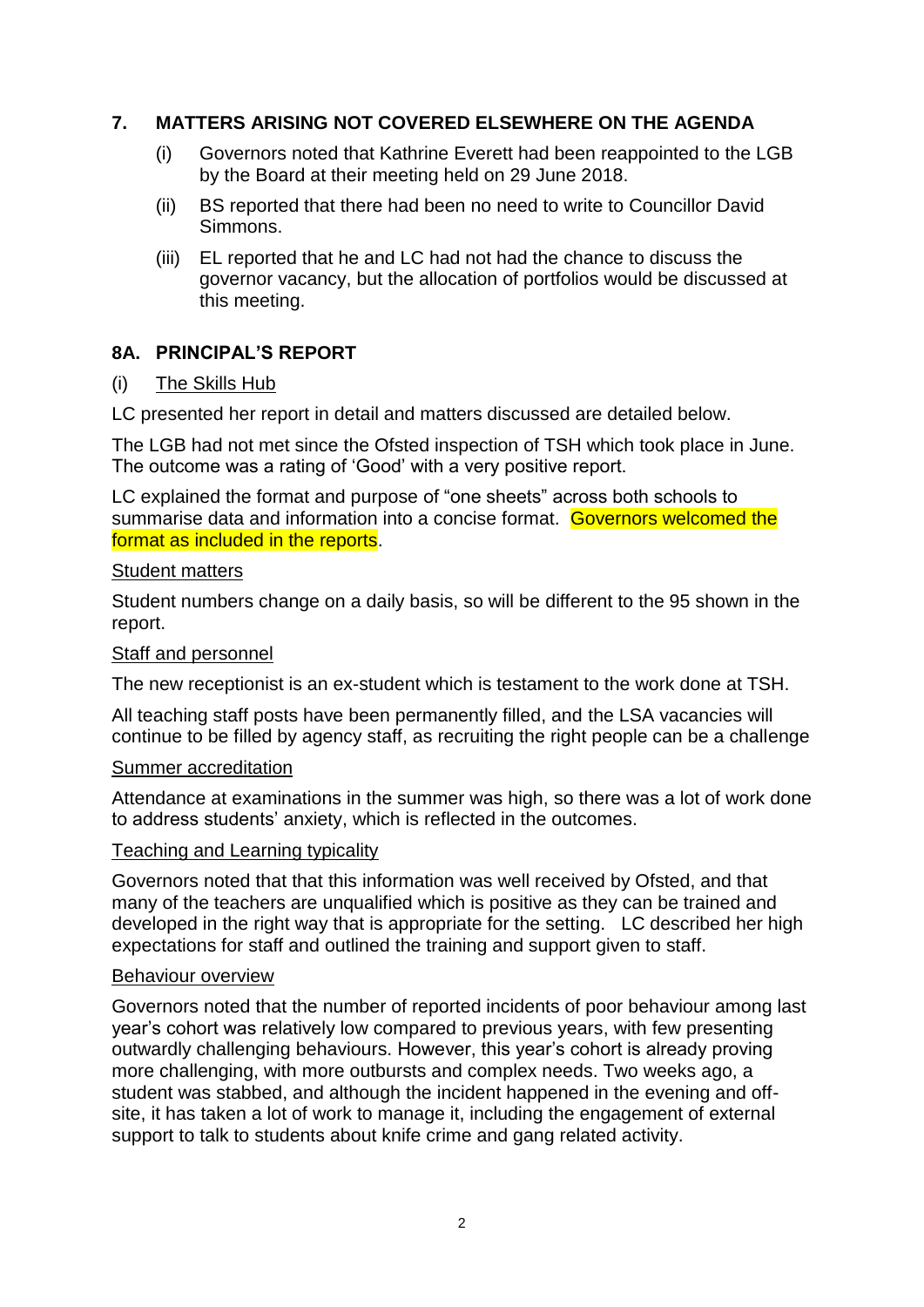## Attendance

Governors noted the amount of work done by staff to improve attendance. LC explained that the information presented was shared with Ofsted together with individual case studies to demonstrate the support given to students, and they were convinced by the robustness of the data.

#### Additional funding streams

Governors noted the Pupil Premium (PP) report and specifically that PP students perform as well as their non-PP counterparts. However, this year, all PP students will have an individual action plan in place, which demonstrates the bespoke approach taken to meeting students' needs.

Governors thanked LC for her thorough report and welcomed the inclusion of "one sheets" in future reports.

#### (ii) Young People's Academy

LC presented her report in detail and matters discussed are detailed below.

#### Student matters

Governors noted that there were 57 students on roll at the end of the first half-term, but two more have since joined the school and two have left as the school could not meet their needs. LC gave a detailed explanation of circumstances around one of those students and described the difficulties in securing the appropriate support for the student, given the lack of places in the area to support young people in crisis.  $E$ asked if there were anything the LGB could do to support the school and its students in these circumstances and LC responded that the issue was beyond their influence, and she would continue in her efforts to meet with the Head of CAMHS in LB Hillingdon.

#### Staff and personnel

LC advised that all remaining vacant posts will be covered by agency staff other than the school cook, recruitment for which will begin shortly. Governors noted that all teaching posts are substantive bar one.

#### Summer accreditation overview

Governors noted that GCSE results are not the definition of a positive outcome for all students, and the aim is to give them the skills and confidence to move onto the next stage of their lives. LC confirmed that there is only one NEET from last year's cohort.

#### Teaching & Learning

LC reassured the LGB that she can evidence the improvement in teaching and learning over time. She reiterated her previous comments about high expectations for staff, and outlined plans to extend informal book scrutiny, to include staff giving feedback on each other's work. MG advised that the book scrutiny process has been really positive for staff, particularly for unqualified teachers.

#### **Attendance**

LC emphasised the need to continually monitor and follow up non-attendance.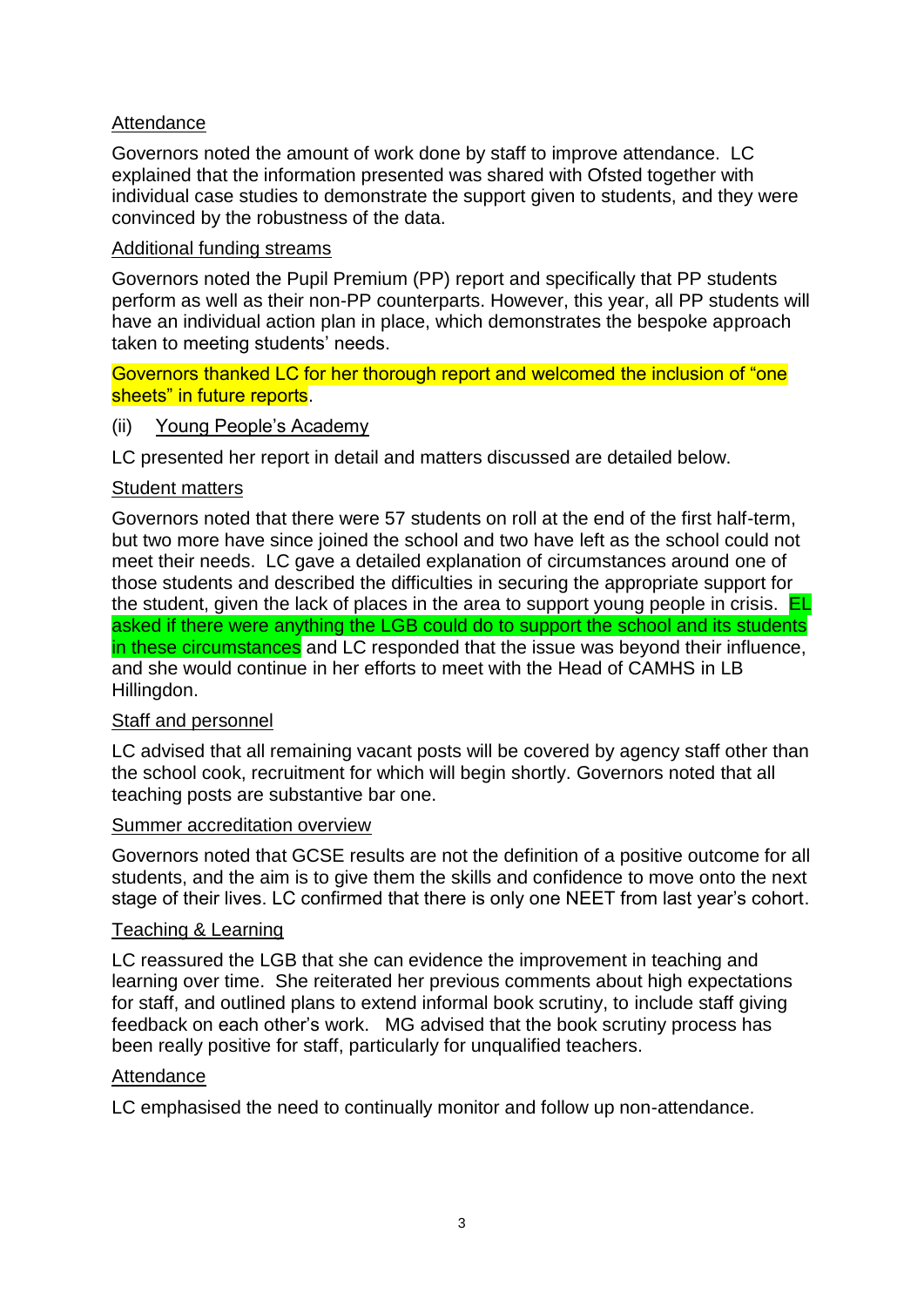## Additional funding streams

LC highlighted the level of PP students (80%) and confirmed there is no gap in attainment between them and their non-PP colleagues.

LC confirmed that the PP report and Year 7 catch up statement would be published on the school's website once approved by Governors and that individual action plans will be drafted for each PP student.

#### Health and Safety and Safeguarding

Governors noted the challenge in ensuring any expenditure in the maintenance of the YPA building is appropriate given the planned rebuild.

They also noted that Isobel Callaby is the strategic safeguarding lead across TSH and YPA.

LC also explained that she is working with the Trust's HR Team to develop Head of School posts at YPA and TSH, which would necessitate a mini-restructure of each SLT. She remarked on the high quality support given by the HR Team.

Governors **received** the Principal's report for both YP and TSH.

## **8B. DASHBOARD**

#### (i) The Skills Hub

LC advised that attendance for Autumn 1 was in fact 75%, and 86% with the PA removed. EL congratulated her on this performance which LC attributed to persistent monitoring and contact to establish why students are not in school. LC reported that the school will be using new software for contacting parents which will accept as well as send text messages.

Governors noted that there had been an increase in high behaviour incidents, which LC explained includes four incidents of racism and four of homophobia, which whilst low, are all unacceptable. JP asked if they were eight separate incidents. LC was not able to say for sure, but advised that she meets once a fortnight with the colleague who leads on that area to drill down further into the data.

Governors noted that students joining the school mid-term are not included in the attainment data for that term as there has been too short a time to have any impact on their attainment.

LC advised that the rates of staff sickness over the period were above zero but low.

## **Action: LC to check the staff sickness data.**

#### (ii) Young People's Academy

LC updated the attendance data, reporting that attendance is currently at 95.3% with no PA (defined as attendance below 50%). JP suggested that governors be given data on attendance below 85%.

LC pointed out the increased numbers in Key Stage 3 are due to a high level of Year 9 referrals, some of whom are students who have only just been given an EHCP, and some who have transferred from other schools where the placement has broken down. LC reported that the new referrals are displaying more complexity of need beyond SEMH, with many also having Autism and she advised that she is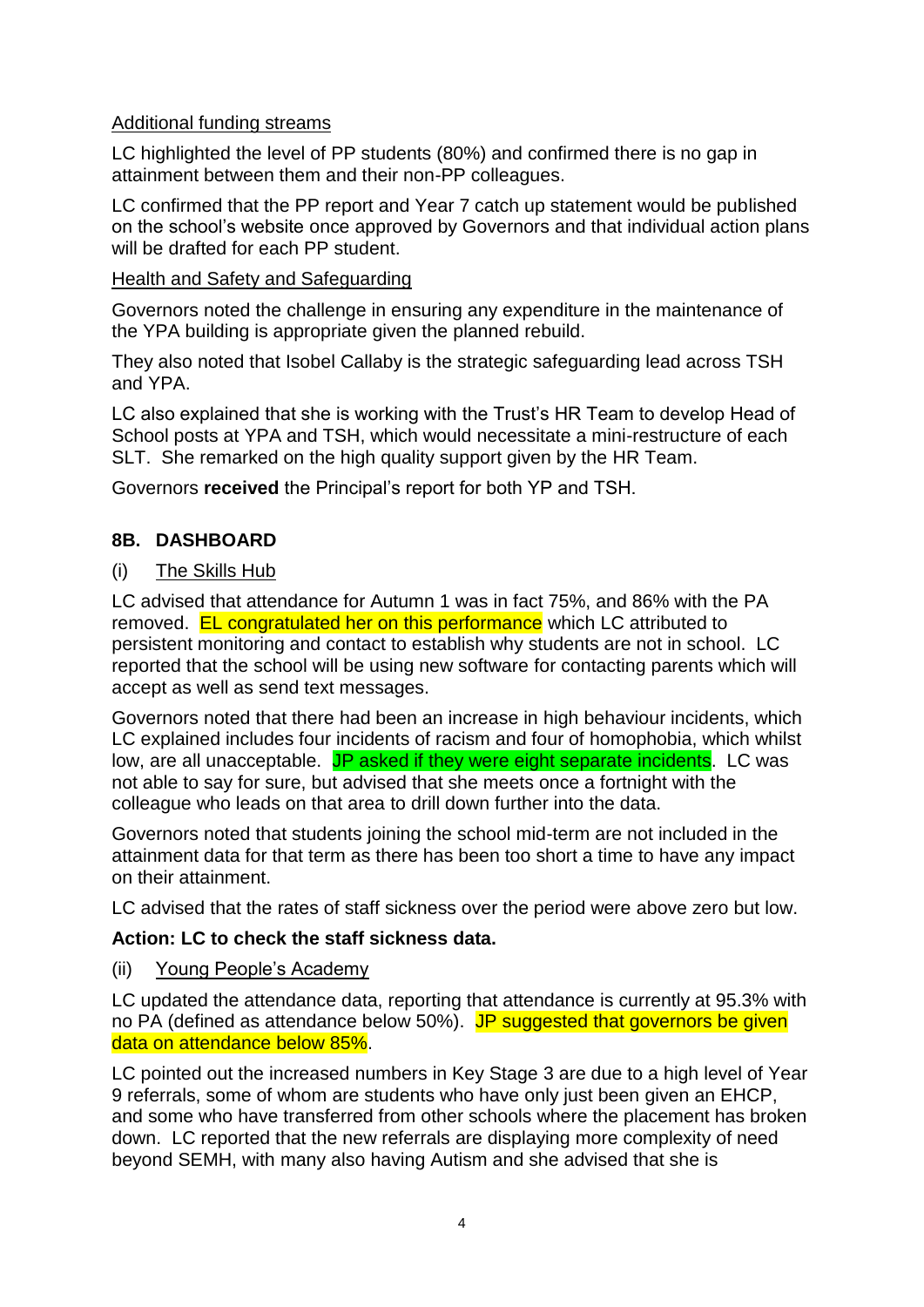considering streaming students which would reflect the arrangement in place at The Willows, the primary provision in LB Hillingdon.

Governors noted the increase in the numbers of "high" behaviours including bullying, racism and homophobia and LC detailed actions in place to address the issues, including:

- Completion of a separate form for incidents in this category;
- LGB members to attend meetings with students, their parents and the Safer Schools Officer;
- An updated anti-bullying policy for students, for approval at this meeting:
- A board will be installed in the hall with an anti-bullying pledge that students and families will be asked to sign.
- Support and advice to be given from the Anti-Bullying Alliance.
- Staff are being trained to use a common script with students, who often don't appreciate that their behaviour is bullying.

LC gave a detailed report of the exclusion of a student this half-term and advised that she has told the local authority that another placement must be found for the student, otherwise permanent exclusion may be necessary. She expressed concern that the student may be involved in gang related activity.

LC noted that rates of staff sickness over the period were higher than zero, but rates have decreased as SLT are now ensuring that they carry out return to work interviews with staff after a period of sickness absence. JM added that staff have been reminded to consider the impact of their absence upon students which has had a positive effect.

## **Action: LC to check the staff sickness data.**

JP asked LC to explain the positive performance in Maths for Key Stage 4 and LC explained that there is a new Maths teacher in place, but the teacher assessment may be over-optimistic, which is being investigated further.

Governors **received** the dashboard for TSH and YPA.

# **9. GOVERNOR VISITS, DEVELOPMENT AND TRAINING**

## (i) Portfolio Management

LC pointed out that not all portfolio visits had been carried out since the last meeting, and encouraged governors to arrange regular visits and circulate follow-up reports. EL supported her comments and suggested governors conduct a meeting by phone if they could not attend in person.

## **Action: All governors to arrange termly portfolio visits and circulate a follow up report.**

## Teaching and Learning

MG presented her report which had been circulated with the papers for the meeting. Governors noted that one child had been moved into mainstream education and thanked the school for making that possible.

Governors discussed the allocation of portfolios and agreed the following:

• Emlyn Lumley: P1 Ethos, Vision and Strategy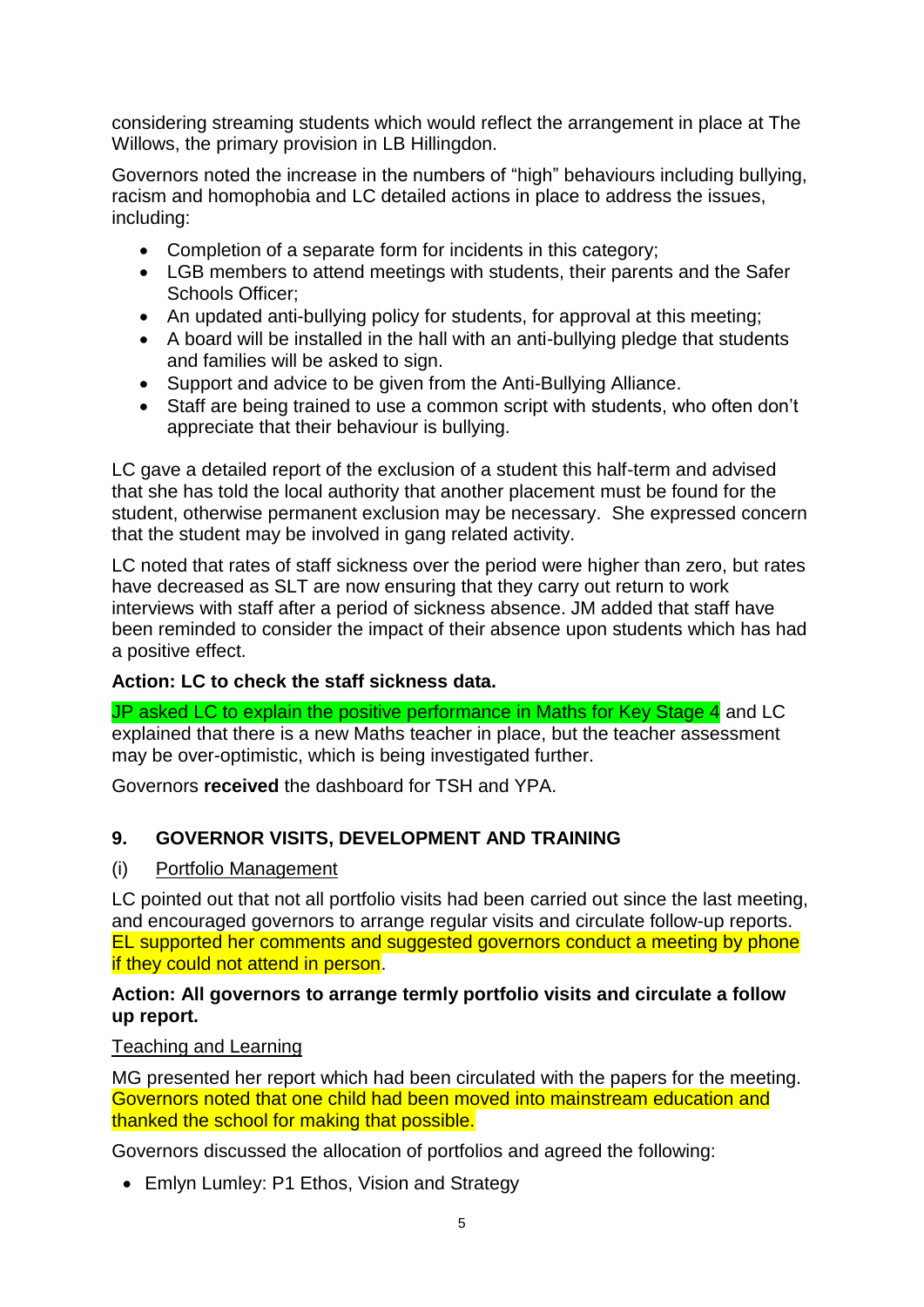- Michele Gibbons: P2 Teaching and Learning
- Sunny Kumar: P3 Finance and Resources
- Chike Nnalue (with support from Isobel Callaby): P4 H&S, Child Protection and Safeguarding
- Tanya Oatway and Joanne Mortimer: P5 Business Development and Marketing
- Kathrine Everett: P6 HR and Organisational Development.

## **Action: Clerk to circulate guidance on each portfolio to the LGB.**

#### (ii) Other visit reports

No reports delivered.

#### (iii) Governor training and development

The clerk confirmed that all governors had access to Trust-wide membership of The Key for School Governors and EL commended it as a learning resource.

## **10. FINANCE AND FUNDING**

BS and KF presented the year-end accounts which are in draft and still to be audited, with no major changes anticipated.

#### (i) Young People's Academy

Governors noted that the final budget position was as expected, with a small overspend authorised by Trustees to enable some works to classrooms and to fund an additional caretaker.

BS reported that negotiations with LB Hillingdon about pupil funding are nearing a conclusion. They have agreed to reinstate fixed funding for YPA, at £22,500 per student which equates to an average uplift of £5500 each. In addition they have agreed in principle to a holding fee for vacant places up to 65, and discussions are still ongoing on the fee to be paid.

A meeting of the High Needs Group will take place during the week commencing 12 November and the Schools Forum have delegated authority to the group to agree the funding.

BS advised that out of borough places are charged at a higher rate of £26,000 per student.

LC thanked BS for her work on this and described how this will impact on her ability to budget more accurately, particularly now that most staff are permanent.

## (ii) The Skills Hub

BS reported that the year ended in a deficit of £13,000, which is the attributable to a cut in funding for commissioned places. However, the daily counting in and out of students, whilst painstaking, resulted in £303,000 additional income over the year.

The numbers for the summer term have been agreed with LB Hillingdon which amounts to £176,000. However final sign off from the Head of Early Intervention, Prevention and SEND is still awaited. Efforts continue to arrange a meeting with him in order to discuss this, as well as a possible increase in PAN and the capital bid for YPA.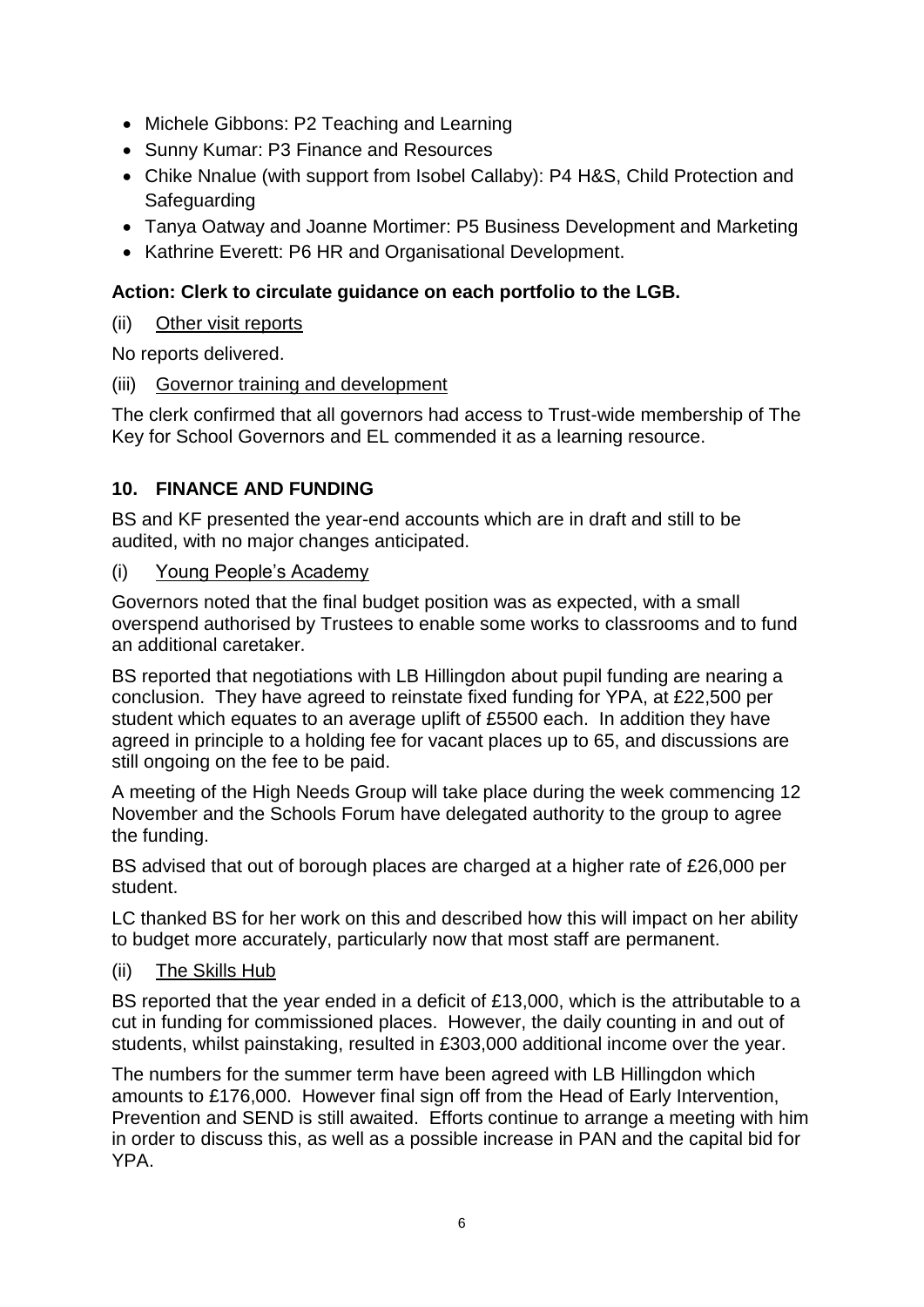BS highlighted that finances across both schools are tight but for TSH, budgeting is especially challenging due to the transient nature of the cohort.

LC reported that the Behaviour Support Team, which now comprises two members of staff working out of TSH, operated at a loss last year. The service continues to be well regarded, but buy-in is declining as schools' budgets are further squeezed. Noting that from an ethos and values point of view, the service should continue, JP asked if it could be repackaged for schools. LC responded that it had been repackaged slightly and there was some buy-back with very positive feedback given by schools. She undertook to raise the issue with the Chair of the Schools Forum, the LB Hillingdon SEN and Inclusion Teams and HASH, with a decision made by Christmas if the service is to be wound up.

## **Action: LC to send JP feedback received about the Behaviour Support service.**

Noting that KF would be taking over from BS as management accountant for both schools, EL thanked BS for her help and support.

Governors **received** the year-end accounts for both TSH and YPA.

# **11. PAY COMMITTEE RECOMMENDATIONS**

EL reported that he and JP met with LC in October and discussed each of her recommendations in detail. Following robust challenge and discussion, all pay recommendations were approved, as JP and EL were satisfied the decisions were appropriately made and properly evidenced.

# **12. POLICIES AND PROCEDURES**

- (i) The LGB noted the policies and procedures approved by the OHC&AT Board and available to view on the governors' portal.
- (ii) The LGB **approved** the SMSC policy, the Equality Information and Objectives, and the student friendly Anti-Bullying policy.

# **13. KEEPING CHILDREN SAFE IN EDUCATION SEPTEMBER 2018**

Governors noted the updates to the DfE guidance and subsequent amendments to OHC&AT policies.

LC highlighted that child criminal exploitation has been added to the new guidance, which is a particular risk to students in both schools, so there will be further staff training undertaken in this area.

# **14. ANY OTHER BUSINESS**

LC updated the LGB on the progress of the new Free School building. It was decided a while ago to retain the two separate schools, but the DfE and ESFA have to obtain formal approval for that, which is causing some delay, but they are confident approval will be given, hopefully in the next month.